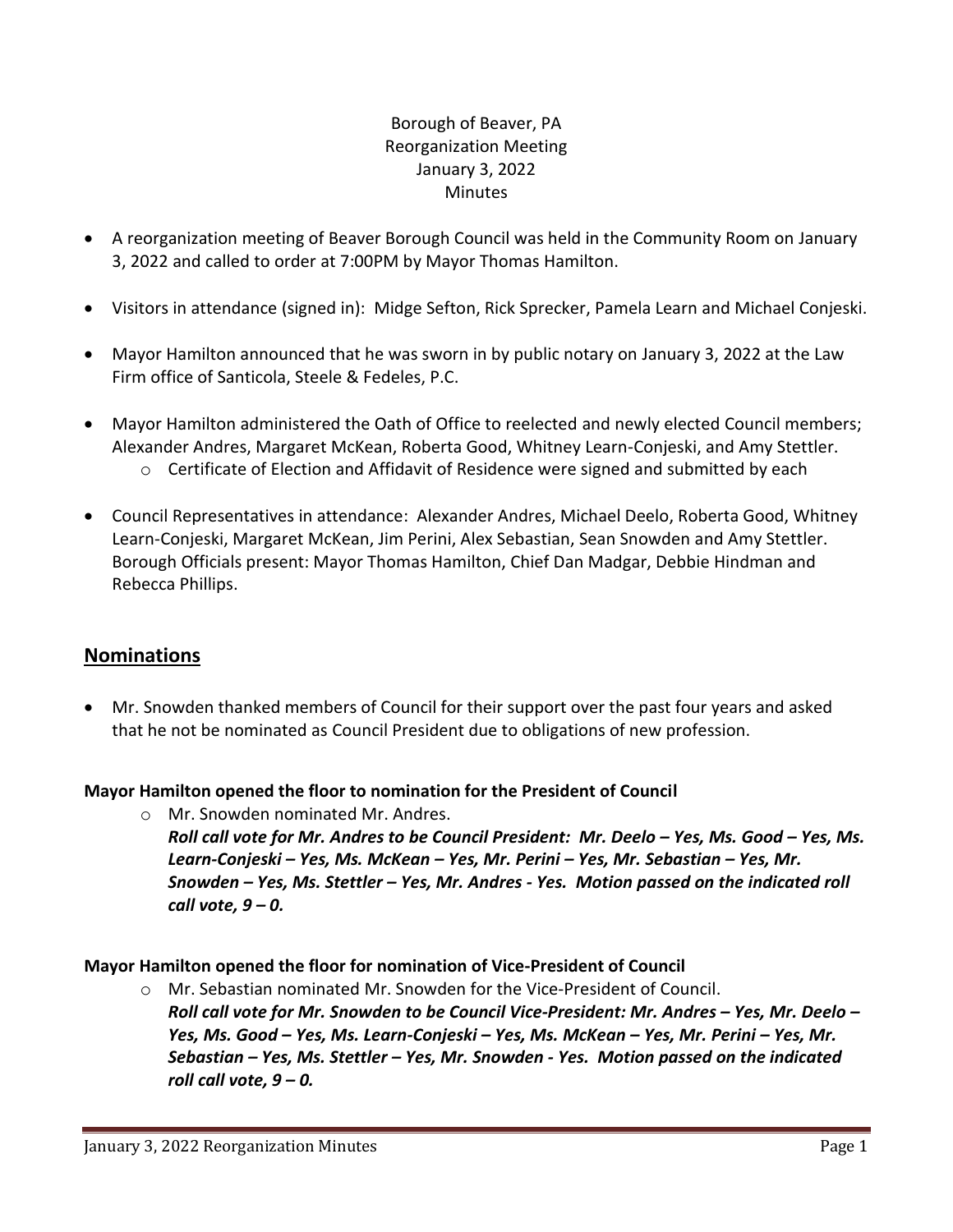## **Mayor Hamilton turned the meeting over to Council President Alexander Andres**

**Public Participation** – No comments

# **Motions**

**Motion – Beaver Borough Solicitor**

*Motion by Ms. Mckean, In conjunction with the attached letter dated December 20, 2021, I move that Beaver Borough Council reappoint the law firm of Santicola, Steele & Fedeles, P.C. as Borough Solicitor. Seconded by Mr. Snowden. Voice vote passed unanimously.*

#### **Motion – Borough Manager**

*Motion by Mr. Snowden, I move that Beaver Borough Council reappoint Daniel Madgar as the Borough Manager. Seconded by Mr. Sebastian. Voice vote passed unanimously.*

#### **Motion – Borough Secretary**

*Motion by Ms. Learn-Conjeski, I move that Beaver Borough Council appoint Rebecca Phillips as the Borough Secretary. Seconded by Ms. McKean. Voice vote passed unanimously.*

#### **Motion – Borough Treasurer**

*Motion by Mr. Sebastian, I move that Beaver Borough Council reappoint Daniel Madgar as the Borough Treasurer. Seconded by Ms. Good. Voice vote passed unanimously.*

#### **Motion – Borough Engineer**

*Motion by Mr. Deelo, I move that Beaver Borough Council reappoint Dan Martone as the Borough Engineer. Seconded by Ms. McKean. Voice vote passed unanimously.* 

## **Motion – Beaver Borough Financial Auditor**

*Motion by Mr. Snowden, I move that Beaver Borough council reappoint Cotrill Arbutina and Associates, P.C. as the Independent Financial Auditor for Beaver Borough. Seconded by Ms. Stettler. Voice vote passed unanimously.*

#### **Motion – Right to Know Officer**

*Motion by Mr. Sebastian, I move that Beaver Borough Council appoint Rebecca Phillips as Beaver Borough's Right to Know Officer. Seconded by Ms. Good. Voice vote passed unanimously.*

## **Motion – Beaver Borough Official Publication**

*Motion by Mr. Snowden, I move that Beaver Borough Council reappoint the Beaver County Times as the Official Publication of Beaver Borough. Seconded by Ms. McKean. Voice vote passed unanimously.*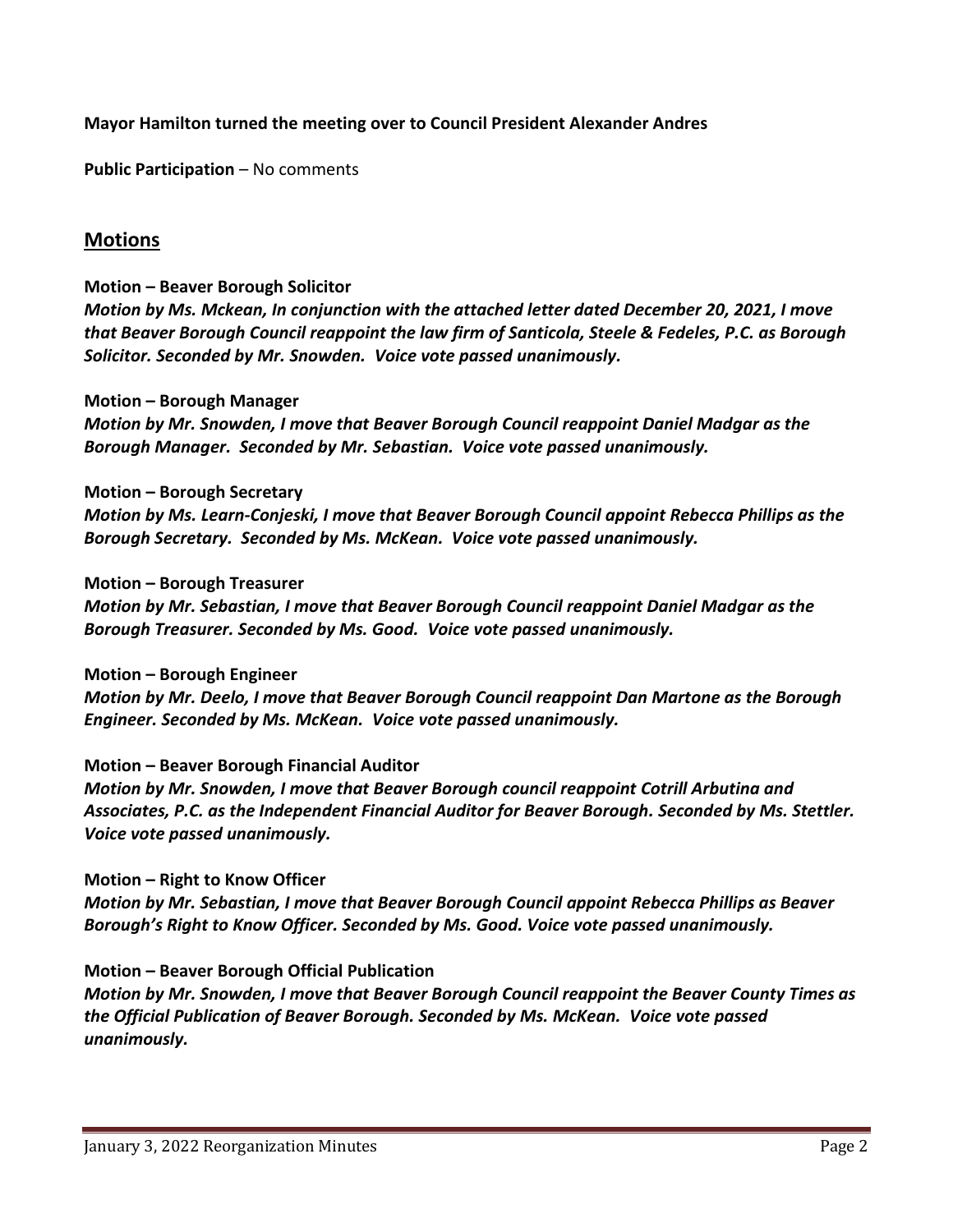**Motion – Delegate to Beaver County Regional Council of Governments** *Motion by Ms. McKean, I move that Beaver Borough Council reappoint Alexander Andres as the delegate to the Beaver County Regional County of Governments. Seconded by Ms. Good. Voice vote passed unanimously.*

**Motion – Alternate Delegate to Beaver County Regional Council of Governments** *Motion by Mr. Deelo, I move that Beaver Borough Council reappoint Margaret McKean as the alternate delegate to the Beaver County Regional Council of Governments. Seconded by Mr. Snowden. Voice vote passed unanimously.* 

## **Motion – Earned Income Tax (EIT) voting delegate**

*Motion by Ms. McKean, I move that Beaver Borough Council reappoint Jim Perini as the Beaver County Regional Council of Governments Earned Income Tax (EIT) voting delegate. Seconded by Mr. Sebastian. Voice vote passed unanimously.*

## **Motion – Earned Income Tax & Per Capita Tax Collector**

*Motion by Mr. Snowden, I move that Beaver Borough Council reappoint Berkheimer as the Earned Income and Per Capita Tax Collector. Seconded by Ms. Stettler. Voice vote passed unanimously.*

## **Motion – Real Estate Transfer Tax**

*Motion by Mr. Snowden, I move that Beaver Borough Council reappoint Beaver County Recorder of Deeds for Real Estate Transfer Tax. Seconded by Mr. Sebastian. Voice vote passed unanimously.*

# **Motion – Official Depository**

*Motion by Ms. McKean, I move that Beaver Borough Council reappoint PNC Financial Services Group, Inc. (PNC) as the official depository for Beaver Borough. Seconded by Mr. Deelo. Voice vote passed unanimously.*

# **Motion – Building Code Enforcement**

*Motion by Mr. Sebastian, I move that Beaver Borough Council reappoint Middle Department Inspection Agency (MDIA) and their representative as Building Code Enforcement Officer. Seconded by Ms. Stettler. Voice vote passed unanimously***.**

## **Motion – Zoning Officer**

*Motion by Ms. Good, I move that Beaver Borough Council reappoint Dan Martone as the Zoning Officer for Beaver Borough. Seconded by Mr. Sebastian. Voice vote passed unanimously.*

## **Motion – Vacancy Board Chair**

*Motion by Ms. McKean, I move that Beaver Borough Council reappoint Midge Sefton as the Vacancy Board Chair for a two-year term. Seconded by Ms. Good. Voice vote passed unanimously.*